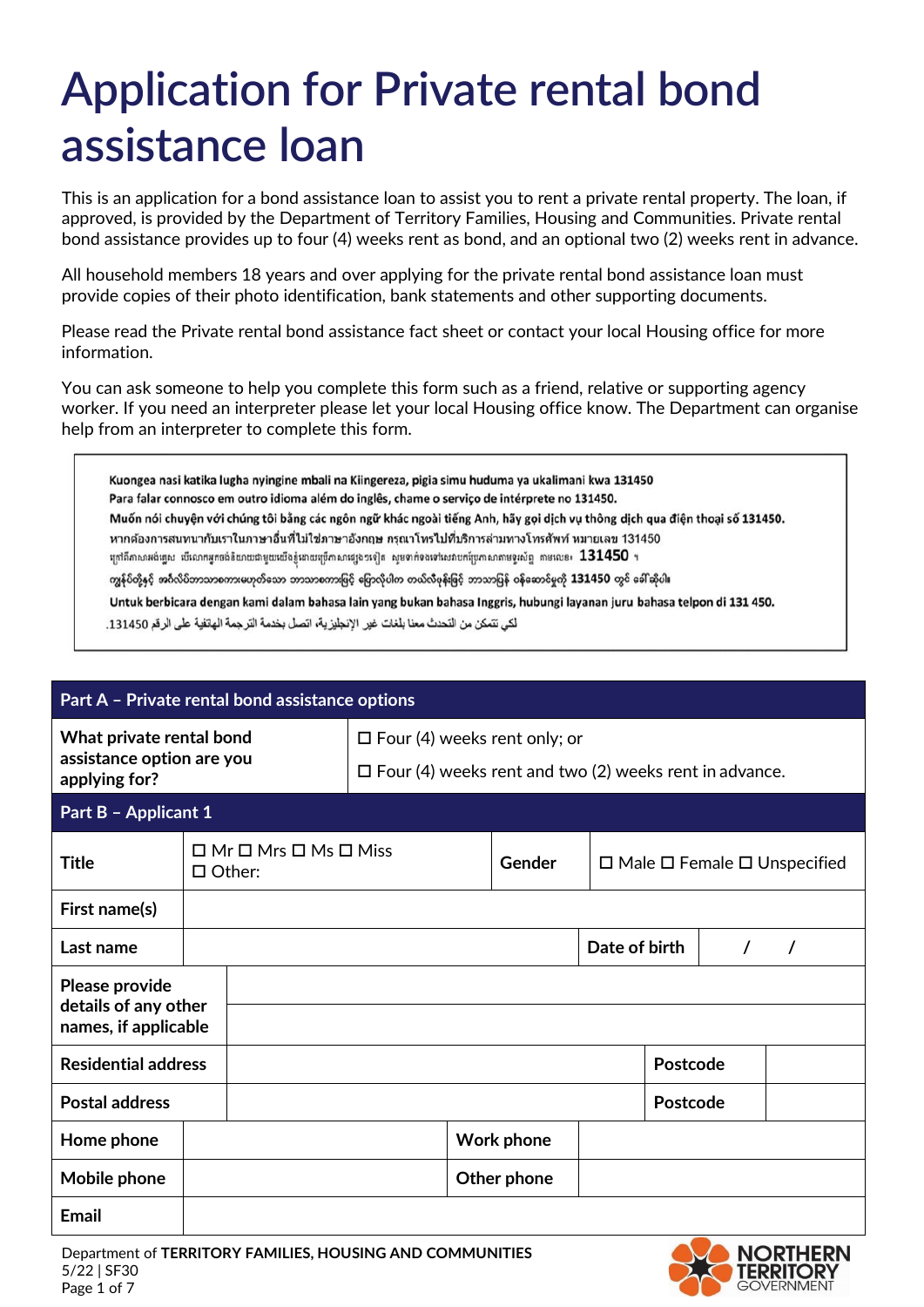## Application for Private rental bond assistance loan

| <b>Part B - Applicant 1 continued</b>                                                                                                                                                 |  |                                                             |                                                                   |                                                                  |               |                     |               |                 |          |                                                                      |
|---------------------------------------------------------------------------------------------------------------------------------------------------------------------------------------|--|-------------------------------------------------------------|-------------------------------------------------------------------|------------------------------------------------------------------|---------------|---------------------|---------------|-----------------|----------|----------------------------------------------------------------------|
| Do you identify as Aboriginal<br>or Torres Strait Islander?                                                                                                                           |  | □ Torres Strait Islander<br>$\square$ Aboriginal            |                                                                   |                                                                  |               |                     |               |                 |          |                                                                      |
|                                                                                                                                                                                       |  |                                                             | $\square$ Do not identify as Aboriginal or Torres Strait Islander |                                                                  |               |                     |               |                 |          |                                                                      |
| Have you been diagnosed with a disability?                                                                                                                                            |  |                                                             |                                                                   |                                                                  | $\square$ Yes |                     | $\square$ No  |                 |          |                                                                      |
| Next of kin/alternative contact - please give details of a person we can call to get in contact with you                                                                              |  |                                                             |                                                                   |                                                                  |               |                     |               |                 |          |                                                                      |
| <b>Full name</b>                                                                                                                                                                      |  |                                                             |                                                                   |                                                                  |               |                     |               |                 |          |                                                                      |
| <b>Relationship to applicant 1</b>                                                                                                                                                    |  |                                                             |                                                                   |                                                                  |               |                     |               |                 |          |                                                                      |
| Home phone                                                                                                                                                                            |  |                                                             |                                                                   |                                                                  |               | <b>Work phone</b>   |               |                 |          |                                                                      |
| Mobile phone                                                                                                                                                                          |  |                                                             |                                                                   |                                                                  |               | Other phone         |               |                 |          |                                                                      |
| <b>Email</b>                                                                                                                                                                          |  |                                                             |                                                                   |                                                                  |               |                     |               |                 |          |                                                                      |
| Income and Asset details - You will need to attach support documents for each source of income and/or<br>assets. Please refer to the checklist located on the last page of this form. |  |                                                             |                                                                   |                                                                  |               |                     |               |                 |          |                                                                      |
| Source of income                                                                                                                                                                      |  |                                                             | <b>Gross amount</b><br>(before tax)                               |                                                                  | <b>Assets</b> |                     |               |                 |          | <b>Gross amount</b><br>(before tax)<br>or estimated<br>current value |
| <b>Wages</b>                                                                                                                                                                          |  |                                                             |                                                                   | Bank account(s)                                                  |               |                     |               |                 |          |                                                                      |
| Pension/allowance                                                                                                                                                                     |  |                                                             |                                                                   |                                                                  |               | Fixed term deposits |               |                 |          |                                                                      |
| Self-employment                                                                                                                                                                       |  |                                                             |                                                                   | Shares investments (includes<br>accessible superannuation funds) |               |                     |               |                 |          |                                                                      |
| Workers compensation                                                                                                                                                                  |  |                                                             |                                                                   | Boat/caravan/any other<br>recreational vehicles                  |               |                     |               |                 |          |                                                                      |
| Other                                                                                                                                                                                 |  |                                                             |                                                                   | Property and land/any other<br>valuable saleable items           |               |                     |               |                 |          |                                                                      |
| Part C - Applicant 2 (this may be a partner or other joint applicant)                                                                                                                 |  |                                                             |                                                                   |                                                                  |               |                     |               |                 |          |                                                                      |
| <b>Title</b>                                                                                                                                                                          |  | $\Box$ Mr $\Box$ Mrs $\Box$ Ms $\Box$ Miss<br>$\Box$ Other: |                                                                   |                                                                  |               | Gender              |               |                 |          | $\Box$ Male $\Box$ Female $\Box$ Unspecified                         |
| First name(s)                                                                                                                                                                         |  |                                                             |                                                                   |                                                                  |               |                     |               |                 |          |                                                                      |
| Last name                                                                                                                                                                             |  |                                                             |                                                                   |                                                                  |               |                     | Date of birth |                 | $\prime$ | $\prime$                                                             |
| Please provide<br>details of any other<br>names, if applicable                                                                                                                        |  |                                                             |                                                                   |                                                                  |               |                     |               |                 |          |                                                                      |
| <b>Residential address</b>                                                                                                                                                            |  |                                                             |                                                                   |                                                                  |               |                     |               | <b>Postcode</b> |          |                                                                      |
| <b>Postal address</b>                                                                                                                                                                 |  |                                                             |                                                                   |                                                                  |               |                     |               | Postcode        |          |                                                                      |
|                                                                                                                                                                                       |  |                                                             |                                                                   |                                                                  |               |                     |               |                 |          |                                                                      |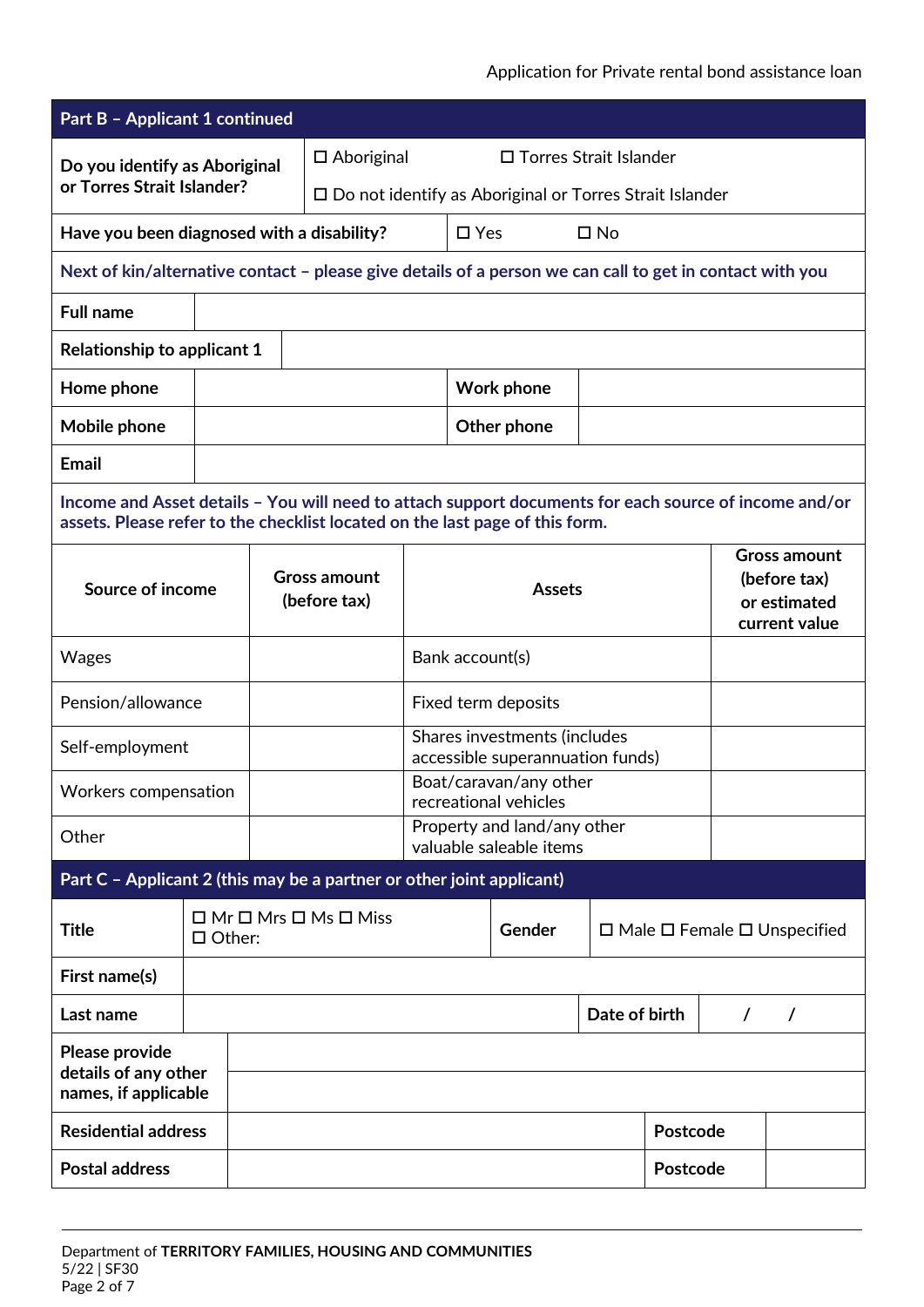| <b>Part C - Applicant 2 continued</b>      |  |  |                                     |                                                                  |                                                                                                          |              |                                                                                                        |  |
|--------------------------------------------|--|--|-------------------------------------|------------------------------------------------------------------|----------------------------------------------------------------------------------------------------------|--------------|--------------------------------------------------------------------------------------------------------|--|
| Home phone                                 |  |  |                                     |                                                                  | <b>Work phone</b>                                                                                        |              |                                                                                                        |  |
| Mobile phone                               |  |  |                                     | Other phone                                                      |                                                                                                          |              |                                                                                                        |  |
| <b>Email</b>                               |  |  |                                     |                                                                  |                                                                                                          |              |                                                                                                        |  |
| Do you identify as Aboriginal              |  |  | $\Box$ Aboriginal                   |                                                                  |                                                                                                          |              |                                                                                                        |  |
| or Torres Strait Islander?                 |  |  |                                     |                                                                  | $\square$ Do not identify as Aboriginal or Torres Strait Islander                                        |              |                                                                                                        |  |
| Have you been diagnosed with a disability? |  |  |                                     |                                                                  | $\Box$ Yes                                                                                               | $\square$ No |                                                                                                        |  |
|                                            |  |  |                                     |                                                                  | Next of kin/alternative contact - please give details of a person we can call to get in contact with you |              |                                                                                                        |  |
| <b>Full name</b>                           |  |  |                                     |                                                                  |                                                                                                          |              |                                                                                                        |  |
| <b>Relationship to applicant 2</b>         |  |  |                                     |                                                                  |                                                                                                          |              |                                                                                                        |  |
| Home phone                                 |  |  |                                     |                                                                  | <b>Work phone</b>                                                                                        |              |                                                                                                        |  |
| Mobile phone                               |  |  |                                     | Other phone                                                      |                                                                                                          |              |                                                                                                        |  |
| <b>Email</b>                               |  |  |                                     |                                                                  |                                                                                                          |              |                                                                                                        |  |
|                                            |  |  |                                     |                                                                  | asset. Please refer to the checklist located on the last page of this form.                              |              | Income and Asset details - You will need to attach support documents for each applicable income and/or |  |
| Source of income                           |  |  | <b>Gross amount</b><br>(before tax) |                                                                  | <b>Assets</b>                                                                                            |              | <b>Gross amount</b><br>(before tax)<br>or estimated<br>current value                                   |  |
| Wages                                      |  |  |                                     | Bank account(s)                                                  |                                                                                                          |              |                                                                                                        |  |
| Pension/allowance                          |  |  |                                     | Fixed term deposits                                              |                                                                                                          |              |                                                                                                        |  |
| Self-employment                            |  |  |                                     | Shares investments (includes<br>accessible superannuation funds) |                                                                                                          |              |                                                                                                        |  |
| Workers compensation                       |  |  |                                     | Boat/caravan/any other<br>recreational vehicles                  |                                                                                                          |              |                                                                                                        |  |
| Other                                      |  |  |                                     | Property and land/any other<br>valuable saleable items           |                                                                                                          |              |                                                                                                        |  |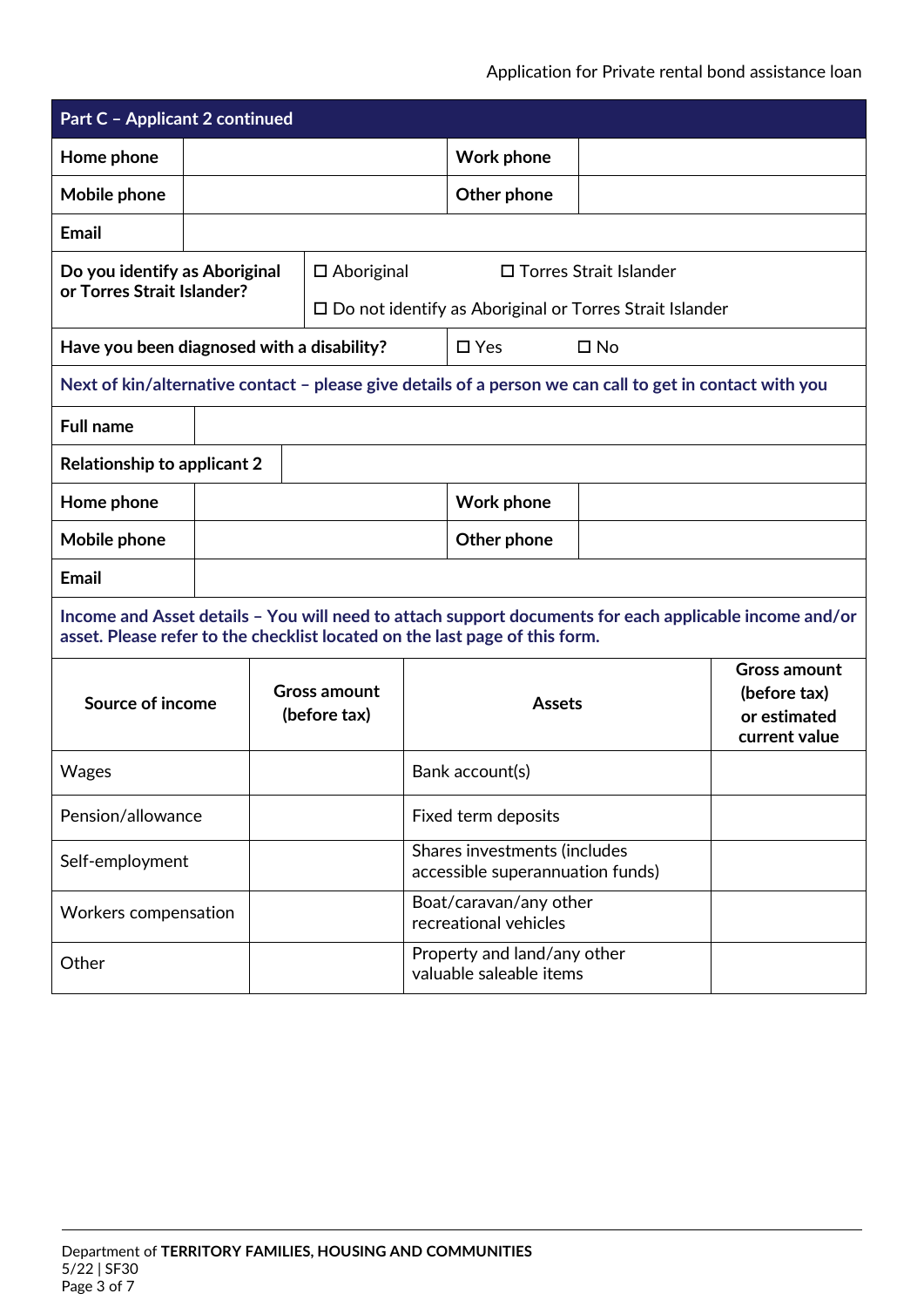|                                                                                                                                                                                                                                                               | Part D – Household member details       |                  |                                         |                  |                                         |                  |  |  |
|---------------------------------------------------------------------------------------------------------------------------------------------------------------------------------------------------------------------------------------------------------------|-----------------------------------------|------------------|-----------------------------------------|------------------|-----------------------------------------|------------------|--|--|
| Please provide details of all the people who will be living with you. You do not need to provide details of<br>applicant 1 or 2 again. If you require more space for household members, please write on another piece of<br>paper and attach it to this form. |                                         |                  |                                         |                  |                                         |                  |  |  |
| <b>Household member</b>                                                                                                                                                                                                                                       |                                         | $\mathbf{1}$     |                                         | $\overline{2}$   |                                         | 3                |  |  |
| <b>Title</b>                                                                                                                                                                                                                                                  |                                         |                  |                                         |                  |                                         |                  |  |  |
| First name(s)                                                                                                                                                                                                                                                 |                                         |                  |                                         |                  |                                         |                  |  |  |
| Surname                                                                                                                                                                                                                                                       |                                         |                  |                                         |                  |                                         |                  |  |  |
| Relationship to you (e.g.<br>son, daughter)                                                                                                                                                                                                                   |                                         |                  |                                         |                  |                                         |                  |  |  |
| Gender                                                                                                                                                                                                                                                        | $\square$ Male<br>$\square$ Unspecified | $\square$ Female | $\square$ Male<br>$\square$ Unspecified | $\square$ Female | $\square$ Male<br>$\square$ Unspecified | $\square$ Female |  |  |
| Date of birth                                                                                                                                                                                                                                                 |                                         |                  |                                         | T                |                                         | $\prime$         |  |  |
| Aboriginal                                                                                                                                                                                                                                                    | $\Box$ Yes                              | $\square$ No     | $\square$ Yes                           | $\square$ No     | $\Box$ Yes                              | $\square$ No     |  |  |
| <b>Torres Strait Islander</b>                                                                                                                                                                                                                                 | $\Box$ Yes                              | $\square$ No     | $\square$ Yes                           | $\square$ No     | $\square$ Yes                           | $\square$ No     |  |  |
| <b>Household member</b>                                                                                                                                                                                                                                       |                                         | 4                |                                         | 5                |                                         | 6                |  |  |
| <b>Title</b>                                                                                                                                                                                                                                                  |                                         |                  |                                         |                  |                                         |                  |  |  |
| First name(s)                                                                                                                                                                                                                                                 |                                         |                  |                                         |                  |                                         |                  |  |  |
| Surname                                                                                                                                                                                                                                                       |                                         |                  |                                         |                  |                                         |                  |  |  |
| Relationship to you (e.g.<br>son, daughter)                                                                                                                                                                                                                   |                                         |                  |                                         |                  |                                         |                  |  |  |
| Gender                                                                                                                                                                                                                                                        | $\square$ Male<br>$\square$ Unspecified | $\square$ Female | $\square$ Male<br>□ Unspecified         | $\square$ Female | $\square$ Male<br>$\square$ Unspecified | $\square$ Female |  |  |
| Date of birth                                                                                                                                                                                                                                                 | $\prime$<br>$\prime$                    |                  | $\prime$                                | $\prime$         | $\prime$                                | $\prime$         |  |  |
| Aboriginal                                                                                                                                                                                                                                                    | $\square$ Yes                           | $\square$ No     | $\square$ Yes                           | $\square$ No     | $\square$ Yes                           | $\square$ No     |  |  |
| <b>Torres Strait Islander</b>                                                                                                                                                                                                                                 | $\square$ Yes                           | $\square$ No     | $\Box$ Yes                              | $\square$ No     | $\square$ Yes                           | $\square$ No     |  |  |
| <b>Disclaimer</b>                                                                                                                                                                                                                                             |                                         |                  |                                         |                  |                                         |                  |  |  |

The Department of Territory Families, Housing and Communities only collects your personal information which is necessary to provide housing assistance under the *Housing Act 1982* and its regulations. If you do not provide the requested information we may not be able to provide you with assistance. The information collected will not be disclosed to anyone without your consent unless it is required or authorised by law in accordance with the Information Privacy Principles at Schedule 2 of the *Information Act 2002* (NT). You have a right to access and correct the information held about you. If you have any queries or concerns please contact the Legal and FOI unit on (08) 8999 8490, email [TFHC.InfoAccess@nt.gov.au](mailto:TFHC.InfoAccess@nt.gov.au) or write to GPO Box 37037, Winnellie NT 0821.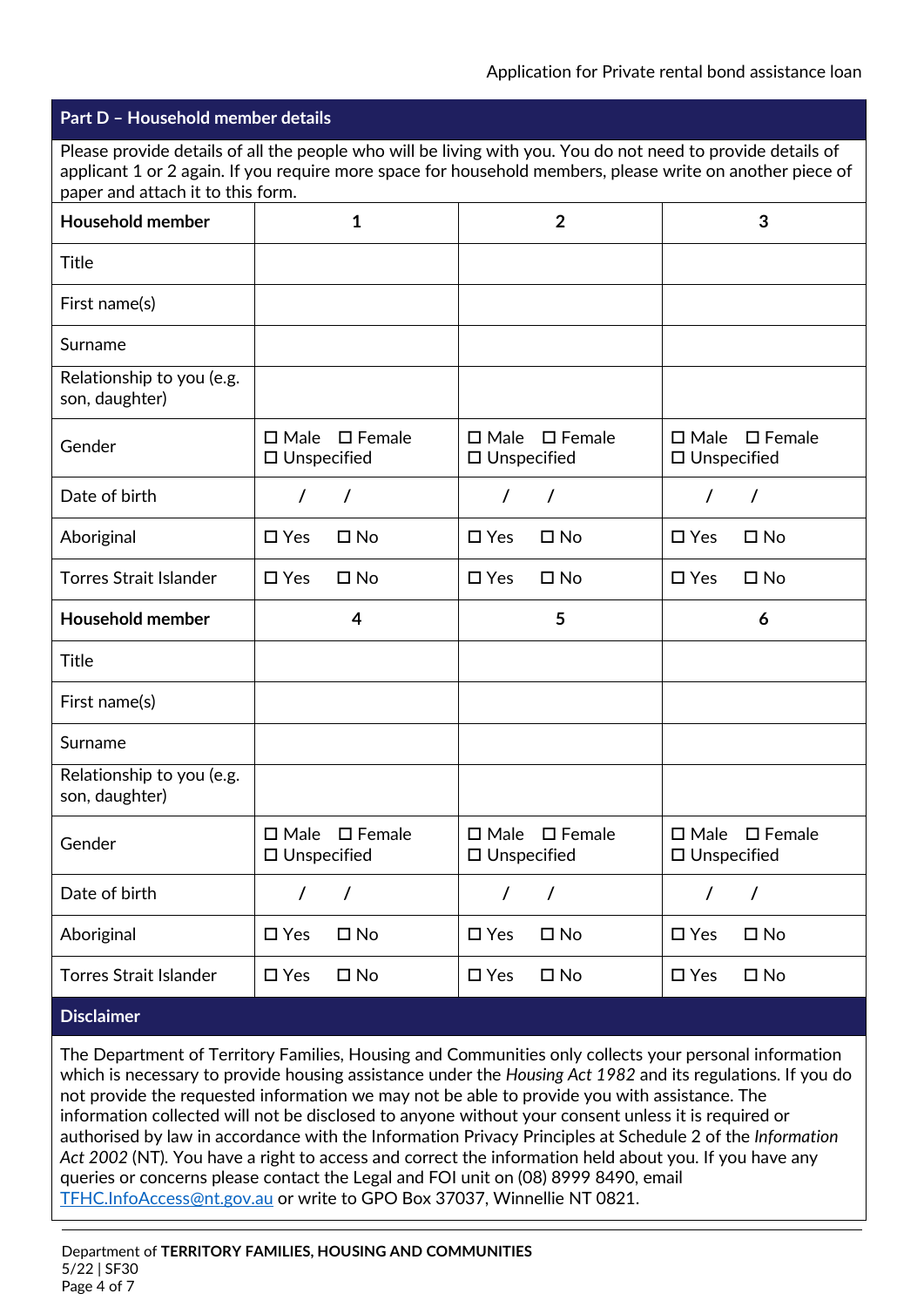| <b>Part E - Declaration</b>                                                                                                                                                                                                                                                                                                                                                                                                                                                                                                                                                                                                                                                |  |             |  |  |  |  |
|----------------------------------------------------------------------------------------------------------------------------------------------------------------------------------------------------------------------------------------------------------------------------------------------------------------------------------------------------------------------------------------------------------------------------------------------------------------------------------------------------------------------------------------------------------------------------------------------------------------------------------------------------------------------------|--|-------------|--|--|--|--|
| I/We                                                                                                                                                                                                                                                                                                                                                                                                                                                                                                                                                                                                                                                                       |  |             |  |  |  |  |
| Understand that I/we may be prosecuted under the Housing Act 1982 of the Northern Territory<br>should I/we deliberately make a false or misleading statement in this application. Maximum<br>penalty: 100 penalty units.<br>Authorise the Department of Territory Families, Housing and Communities staff to confirm any<br>$\bullet$<br>personal and financial background relevant to this application.<br>Understand that I/we must advise the Department of Territory Families, Housing and Communities<br>$\bullet$<br>of any changes to my/our circumstances (for example changes in income, contact details, or<br>household size) that may affect this application. |  |             |  |  |  |  |
| <b>Applicant 1 full name</b>                                                                                                                                                                                                                                                                                                                                                                                                                                                                                                                                                                                                                                               |  |             |  |  |  |  |
| <b>Applicant 1 signature</b>                                                                                                                                                                                                                                                                                                                                                                                                                                                                                                                                                                                                                                               |  | Date        |  |  |  |  |
| <b>Applicant 2 full name</b>                                                                                                                                                                                                                                                                                                                                                                                                                                                                                                                                                                                                                                               |  |             |  |  |  |  |
| <b>Applicant 2 signature</b>                                                                                                                                                                                                                                                                                                                                                                                                                                                                                                                                                                                                                                               |  | Date        |  |  |  |  |
| <b>Authorisation between applicants</b><br>Under the Information Act 2002 (NT), the Department of Territory Families, Housing and Communities<br>cannot supply your personal information to anyone without your consent. If you wish to consent to the<br>release of information to your co-tenant please complete the authorisation below.                                                                                                                                                                                                                                                                                                                                |  |             |  |  |  |  |
| <b>Applicant 1</b>                                                                                                                                                                                                                                                                                                                                                                                                                                                                                                                                                                                                                                                         |  |             |  |  |  |  |
| _____________________________________<br>Authorise the release of personal information to                                                                                                                                                                                                                                                                                                                                                                                                                                                                                                                                                                                  |  |             |  |  |  |  |
| <b>Applicant 1 signature</b>                                                                                                                                                                                                                                                                                                                                                                                                                                                                                                                                                                                                                                               |  | <b>Date</b> |  |  |  |  |
| <b>Applicant 2</b>                                                                                                                                                                                                                                                                                                                                                                                                                                                                                                                                                                                                                                                         |  |             |  |  |  |  |
| Authorise the release of personal information to                                                                                                                                                                                                                                                                                                                                                                                                                                                                                                                                                                                                                           |  |             |  |  |  |  |
| <b>Applicant 2 signature</b>                                                                                                                                                                                                                                                                                                                                                                                                                                                                                                                                                                                                                                               |  | Date        |  |  |  |  |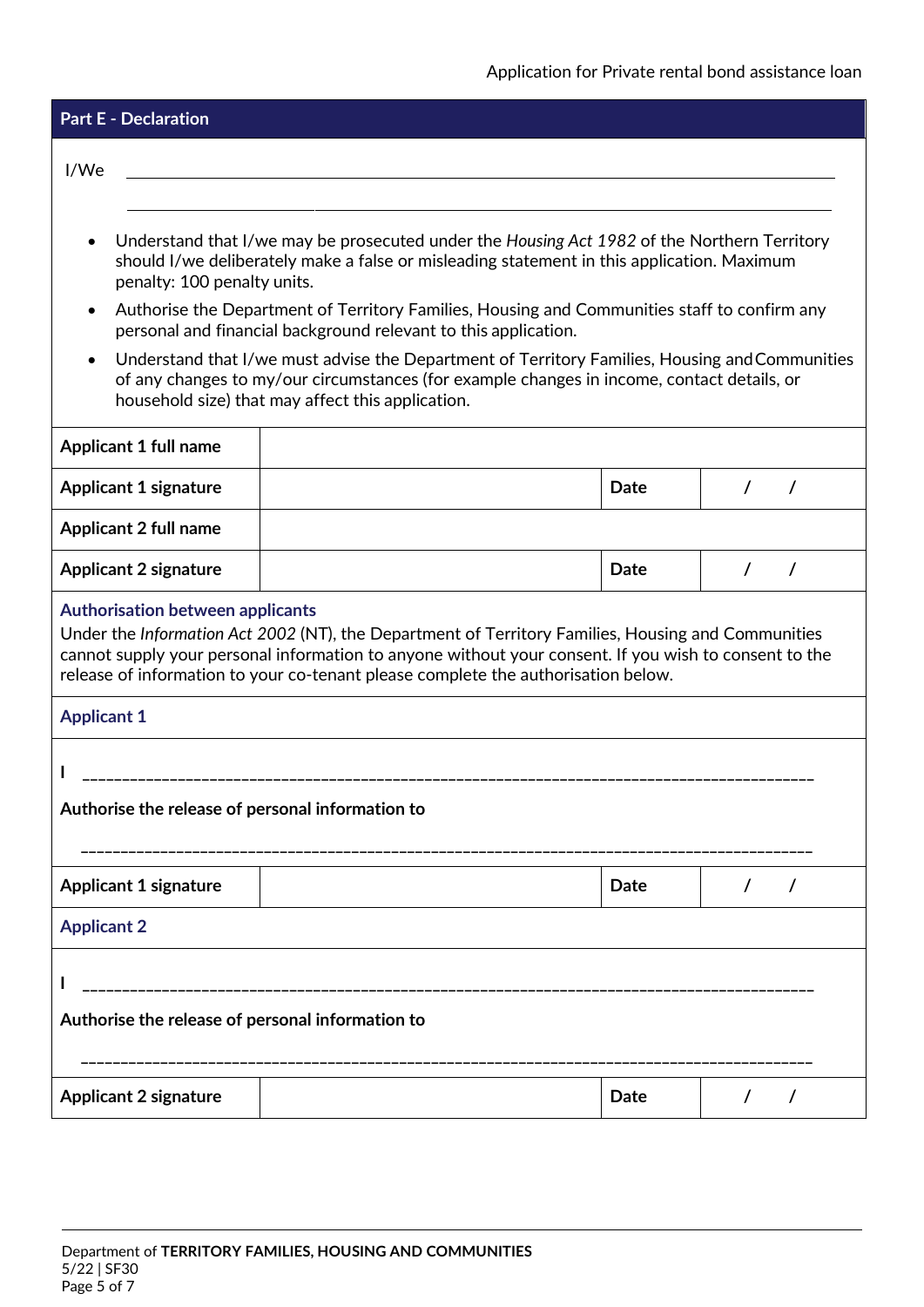| <b>Office use only</b>                                |  |                                                                                                      |                                      |  |  |  |  |
|-------------------------------------------------------|--|------------------------------------------------------------------------------------------------------|--------------------------------------|--|--|--|--|
| <b>Received by</b>                                    |  |                                                                                                      |                                      |  |  |  |  |
| Group no                                              |  |                                                                                                      | Previous group no (if<br>applicable) |  |  |  |  |
| TRM reference no                                      |  |                                                                                                      |                                      |  |  |  |  |
| Private rental bond assistance<br>requested in Part A |  | $\Box$ Four (4) weeks rent only; or<br>$\Box$ Four (4) weeks rent and two (2) weeks rent in advance. |                                      |  |  |  |  |
| Entitled maximum amount per week                      |  | \$                                                                                                   |                                      |  |  |  |  |
| Date client notified                                  |  |                                                                                                      | Date entitlement<br>letter expires   |  |  |  |  |